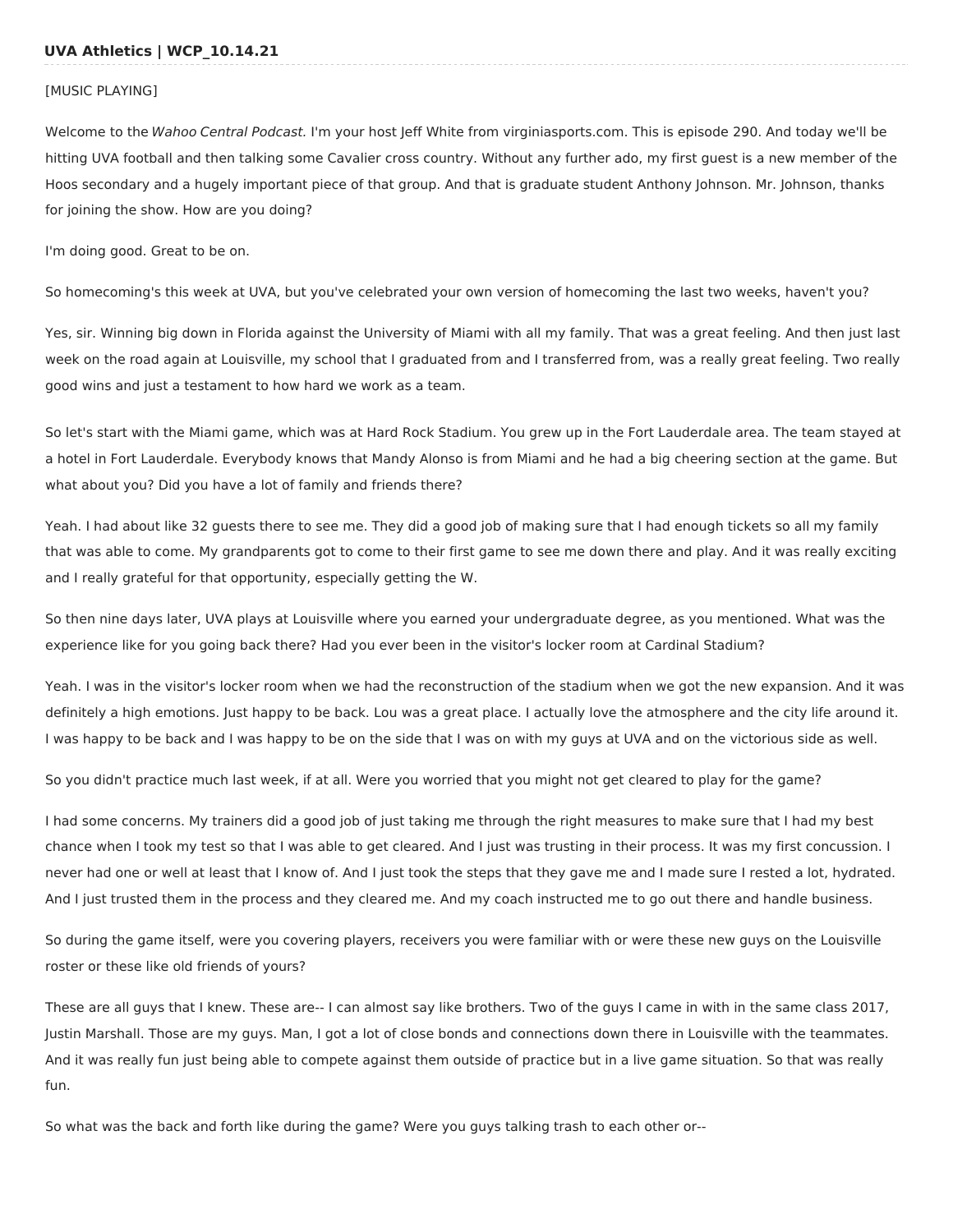Yeah. There's a lot of respect. Not really too much trash talk, just a lot of respect for one another. Just complimenting, good job here or good job here. Just a lot of respect for those guys in that program. And they felt the same towards me.

So as everybody who follows UVA football knows, both of those games came down to the final play. In each case, the opponent missed a field goal attempt. I should know this. I apologize for not. But are you on the field goal block team?

# Yes, sir.

So you were out on the field for both of those kicks.

Well, I wasn't on the Miami kick because I had gone out like two plays before that with the concussion on a tackle attempt. And I had missed that one but I was running out on the field after. But for this one, I was out there on the field.

So what was-- I mean, the Miami kick was a 33 yarder, which is very makeable. This one was a 49 yarder, which is a much tougher kick. What was that final play like for you?

## Oh, sorry about that.

## No, go ahead.

It was just all the hard work and preparation that we go through during the week. And we're just built for moments like this. The battle back being down 17 is just something that our program stresses on just never giving up, holding the rope for each other, just having each other's back. And we're stronger together. So on that last play, it was a block kick. Everybody selling out. That was the plan to go in and block it. And everybody sold out, gave great effort. And the kick ended up going wide left. And I just think it just goes to show how much of a great team that we have and how much that we put forward during the week. And it just shows out on game day.

What was your reaction? I know everyone sprinted onto the field at Miami when that kick hit the upright. What about this time? It was a little bit different situation.

I was just-- man, I was really elated. I was just happy to get the win there. I went to talk a little trash to the sideline a little bit. And after the game, I just talked with my guys on the other team and I was just happy. And when we went to the locker room, we celebrated and had a great time in the locker room.

So you grew up in the Fort Lauderdale area. You graduated from Chaminade-Madonna College Prep, which sounds like a serious academic school. Was it?

Yeah. It's big on academics.

Yeah. How did you end up at University of Louisville?

University of Louisville was actually my first scholarship offer for football. Coach Petrino extended me a scholarship in my junior year in the spring. Came up on the visit, they really liked it, my size and my length. I was real skinny then. I was really, really skinny. And they stressed that they don't worry about my weight, that they would put the size on me. And I was locked in with Louisville. I love the atmosphere. I love the city. It just felt like home. And that was the reason why I ended up at Louisville. And they also had a really good business program. And I wanted to be a business major so I think that helped me with that process as well.

Now did UVA recruit you the first time around at all? Did you have any contact with the coaching staff?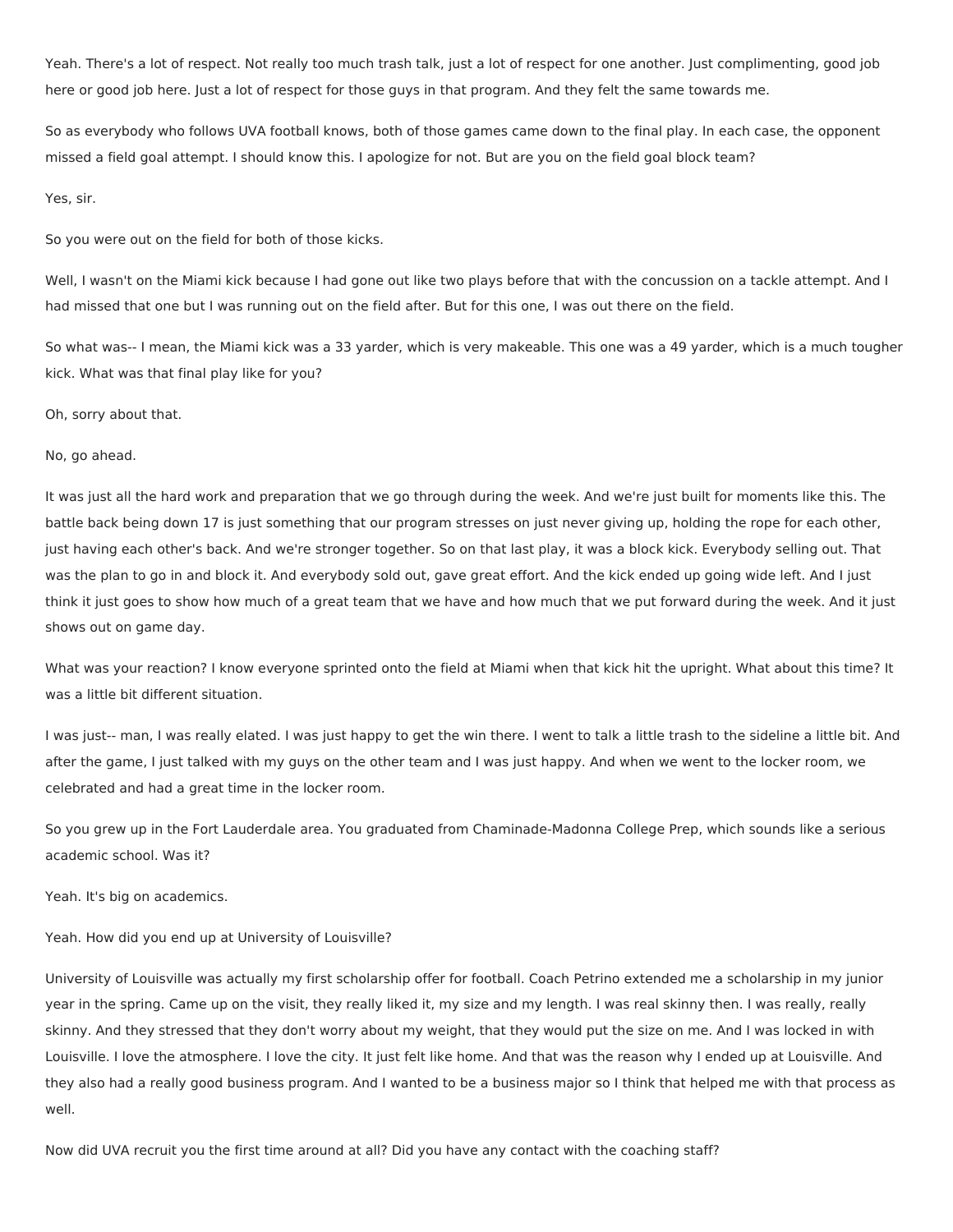No, not at all. I didn't have any contact with the coaching staff that I believe the first go round.

So you are one of a number of guys from Florida on the roster. And some are from South Florida, some are from Jacksonville. Did you know any of the guys who are now your teammates when you were in high school or before you got to Charlottesville?

I knew Dave Herard. He went to Stranahan High School. And he also played for a seven on seven team that I played for. But all the other guys I didn't know. I met in the process of me transferring. And they reached out to me on social media and things like that. But I only knew Dave Herard.

So you graduated from Louisville in December, right?

### Yes, sir.

So once you decided you were going to enter the transfer portal and start, how quickly did things come together with Virginia? And who reached out to you first from the coaching staff?

So immediately, I'll never forget, I was watching a football game. It was Florida versus Alabama. And I'm sitting there watching the game. And I get a call from a 434 number and I just know I'm in the transfer portal. So I'm making sure I answer all my calls. And Coach Kyle, the defensive coordinator and the secondary coach, calls me. And he's like-- he introduced himself and he told me he was at Virginia Football.

And I was like, is this like the ACC Virginia? Let me look up who-- let me look up who Nicholas Howell is. So when I looked him up, I was like, oh crap, like this is Virginia ACC Football. I wanted to stay in the ACC. And I was just excited for the opportunity. He told me a little bit about their program and it just clicked from there. I got on the Zoom call with Coach Bronco Mendenhall.

And what just stuck out with me was his will before skill and you earn everything here at the university. And it was something that I feel like I put first in my life, is that you earn everything that you work for and that everything that you receive, you've worked for it. You've earned it. And Coach Mendenhall really stressed that. And I wanted to be a part of a program that philosophy was that and culture was around earning everything that you receive. So that really resonated with me.

I mean, that's a little bit of a different sales pitch than some schools use, isn't it? I'm sure a lot of schools talk about how much playing time is available and hey, you come here, you're going to do this. You're going to do that. We're going to help you do this. I mean, did it strike you as, hey, this guy's a little bit different, his philosophy?

Yes. That's what really attracted me towards the program. Because as you were saying, all the other guys that were recruiting me were just telling me how good I was, how they wanted me to come in and be the guy. And here's Coach Mendenhall getting on the call telling me, you're a great player but this is what you can be better at. This is what-- we can help you develop in these areas. And that just resonated with me like, OK, here's a coach recognizing my talents but also recognizing my flaws to help me be a better player to help myself and this team.

So you-- oh, I know you've told this story before. You told it to me when I wrote an article on your back during the spring, but you had been 0 and 2 at Scott Stadium, right?

#### Right.

Playing for Louisville. What was it-- what were those games? What do you remember from those games? I mean, obviously at that point, you're not thinking that one day you're going to be playing on the other sideline.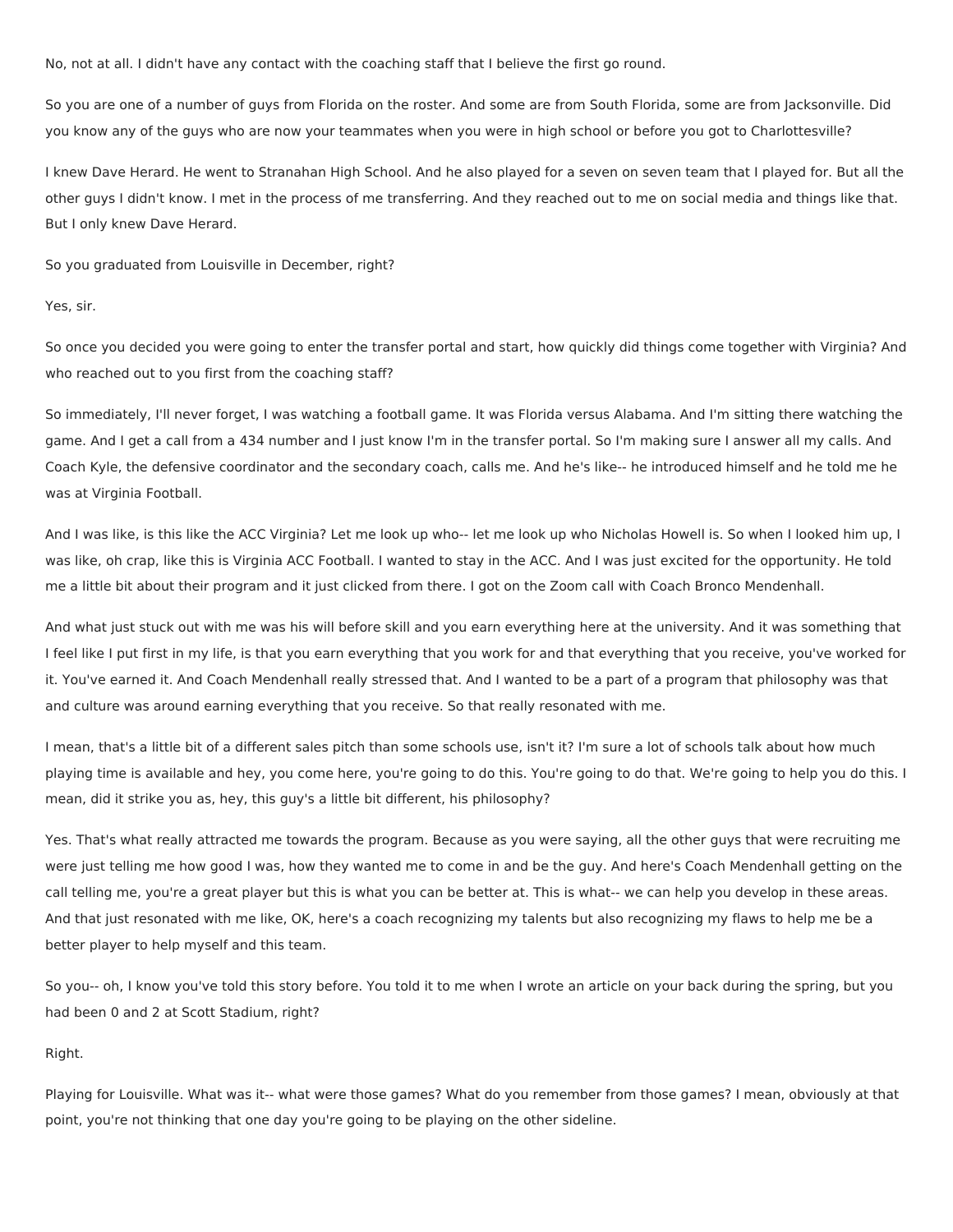Yeah. I was just in the moment. It was the year we went 2 and 10. We lost at Scott Stadium. And just last year, we were at Scott Stadium and we lost. It was during the COVID year. And I was just, Virginia is a good football team. They have really good guys and they're disciplined. I know they played a lot of big corners.

And just so happened that in the recruiting process that they contacted me because it was an option that I was interested in due to the fact that I know they had guys like Bryce Hall, Juan Thornhill. Dudes that were bigger guys that played the defensive back position and always being known for that brand of having taller, bigger DB. So that was definitely-- I just felt like it was God's plan for me to be here because it just resonated so perfectly.

Did you overlap with Lamar Jackson at Louisville at all?

Yes. So yeah, on my freshman year. Yes, my freshman year.

I mean, what was it like-- I don't know how often you went against him in practice, but I'm sure it was pretty apparent how special he was and how special he is. What do you remember from going against him and just being around him?

Well actually, me and Lamar actually played Little League Football together on the same program. We played for the Pompano Cowboys. I'm originally from Pompano Beach so that's like where I'm from really, where I grew up. Like Fort Lauderdale is just like a more known area, but Pompano Beach. So he's been doing those things from little league to high school to college. And when I came in as a freshman, he was also another reason why I came in. We also had another guy, Devante Peete that was from the Pompano Beach area as well.

And he's just an elite competitor. I actually went to get some a lot due to the fact that I was on scout team. So I was scout teaming for them. So I mean just him making the great throws and the unbelievable runs and just seeing his leadership. Even when he's competing passes on me as a freshman on scout team, he's like encouraging me like, hey bro, you're in a good spot. You'll be great. Just keep playing. You're going against the best against the best. So I felt like he was a really great teammate and a really good leader and a great encourager as well. A very humble guy.

I don't know if you ever saw the film of him. But when he played here in 2016, I think it was, and Louisville came back to win. He had an incredible fourth quarter drive that he led to win the game. And I know the coaches here were not unhappy to see him go because he's obviously an incredible player.

This UVA defense, third game of the season, you give up 699 yards, 59 points to North Carolina. I mean that was-- I think it's fair to say that was the low point for the defense. Since then, you've steadily played better. You've won two of the last three games. What's been the difference since the Carolina game?

I just think our preparation and our mindset and how we're handling things in practice. I think we're taking a better approach than we were before. We're doing a lot more harder practices, a lot more intentional practices, focusing on the small details, making sure that we're getting all the plays right, making sure that we're in our gaps, making sure we're in our drops, our coverage. And I think we're just doing a better job of hustling to the football. Coach is putting a big emphasis on running to the football and making sure we're having the halo around the ball. So I think that the mindset and the emphasis on practice have been much better since the week against North Carolina.

So how have you been playing this season? I mean, it can't be easy coming in. Even though you came in January and you went through spring ball, you're still learning a new system and a new defensive philosophy and all that. How have you been playing? Have you seen changes from week to week?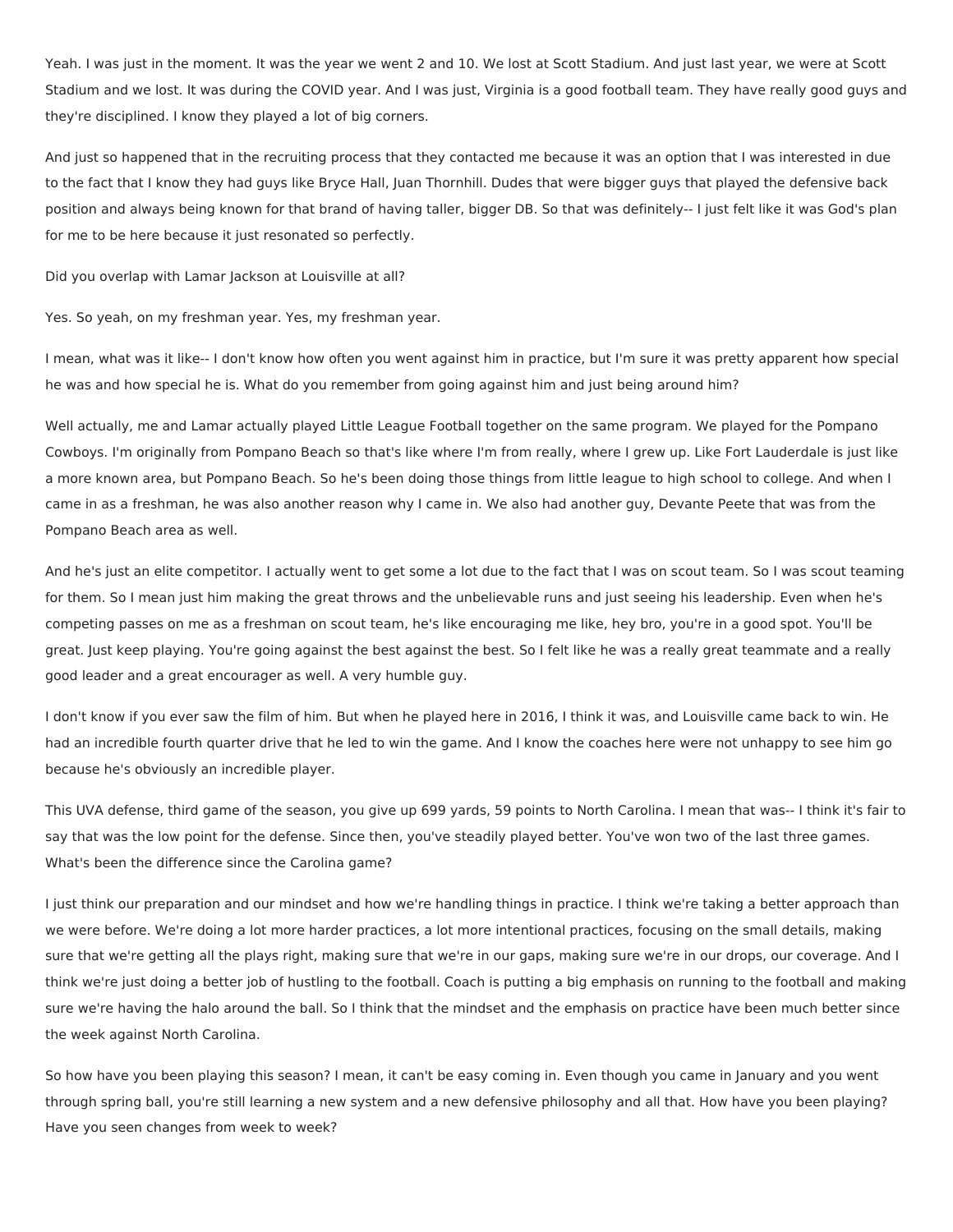Yeah. I feel like I'm improving. I'm getting confident in my-- just more and more confident. I'm already was a confident guy in my press coverage and I just get more confident, confident as the weeks go by and as we execute as a team. And I'm just so happy to be out there with a group of guys that I'm on the field with and just my coaches and my teammates believing in me and having confidence in me to do my thing on the field. And I just really am grateful and appreciative to be a part of this culture and this team.

I'm just grateful for Coach Howell and his staff. And they do a really good job of making sure that we understand everything on defense, making sure we know what leverage, what drops we have, what gap we should be in. And I just think they do a really good job. They're a staff that has been together a long time and have a great chemistry. And I really do appreciate the opportunity to play for Virginia's defense of football. I really do.

You have a big personality. You're an outgoing guy. When you came in and you joined this new group, did you show like your full personality from day one or did it take a while to get comfortable?

Well, I wouldn't say it took too long. The first day you're just trying to feel things out, just knowing who's who, learning, meeting and greeting people. But I'd say pretty quickly I was acclimated and just being myself and the guys seeing that I'm a really cool guy, really funny guy, like to have a good time, but also a hard worker. So I think it didn't take long for me to get acclimated here.

The guys did a great job of just welcoming me in with open arms. Coming in as a grad transfer, it could be heated. It could be heated for guys that played a similar position. But I can say that no one here was like that at all. They just all opened me with open arms and welcomed me. And they just did a great job of making it feel like home and like a family. And I just feel like I've been here like four years. Like it's crazy.

So are you living with anybody on the team?

No. I was staying with Joe Comer, but he ended up moving out. So I'm just staying by myself right now.

So you had a nice interception in the Illinois game. The celebration might have been even more memorable. Was that spontaneous or had you been thinking, hey, when I get my first pick, I'm going to do something like that.

It was just spontaneous. It just in the moment. Like everybody asking me like, bro, what was going through your mind? And I honestly do not know. I just was so elated and just so happy of just all the hard work that we put in together. And I just thank my teammates for believing in me and my coaches for believing in me.

And it may have just looked like me making a great interception, but it was so many different elements that went into that, the pass rush, my guys being in the right spot and then me being in the spot and then making the play. So it just goes with what your teammates and your coaches believing in you gives you confidence to believe in yourself to make good plays. And I was just so happy and just happy that my teammates came to celebrate with me. It was just a great time. It was a fun time.

So you mentioned Coach Mendenhall, his philosophy of earned not given. But one of the ways that is manifested is in the jersey selection process. Had you ever gone through anything like that before where you had to earn your number? And how soon did you pick? You ended up with number three, number three on defense. Dontayvion Wicks is number three on offense. Is there a story behind that number at all?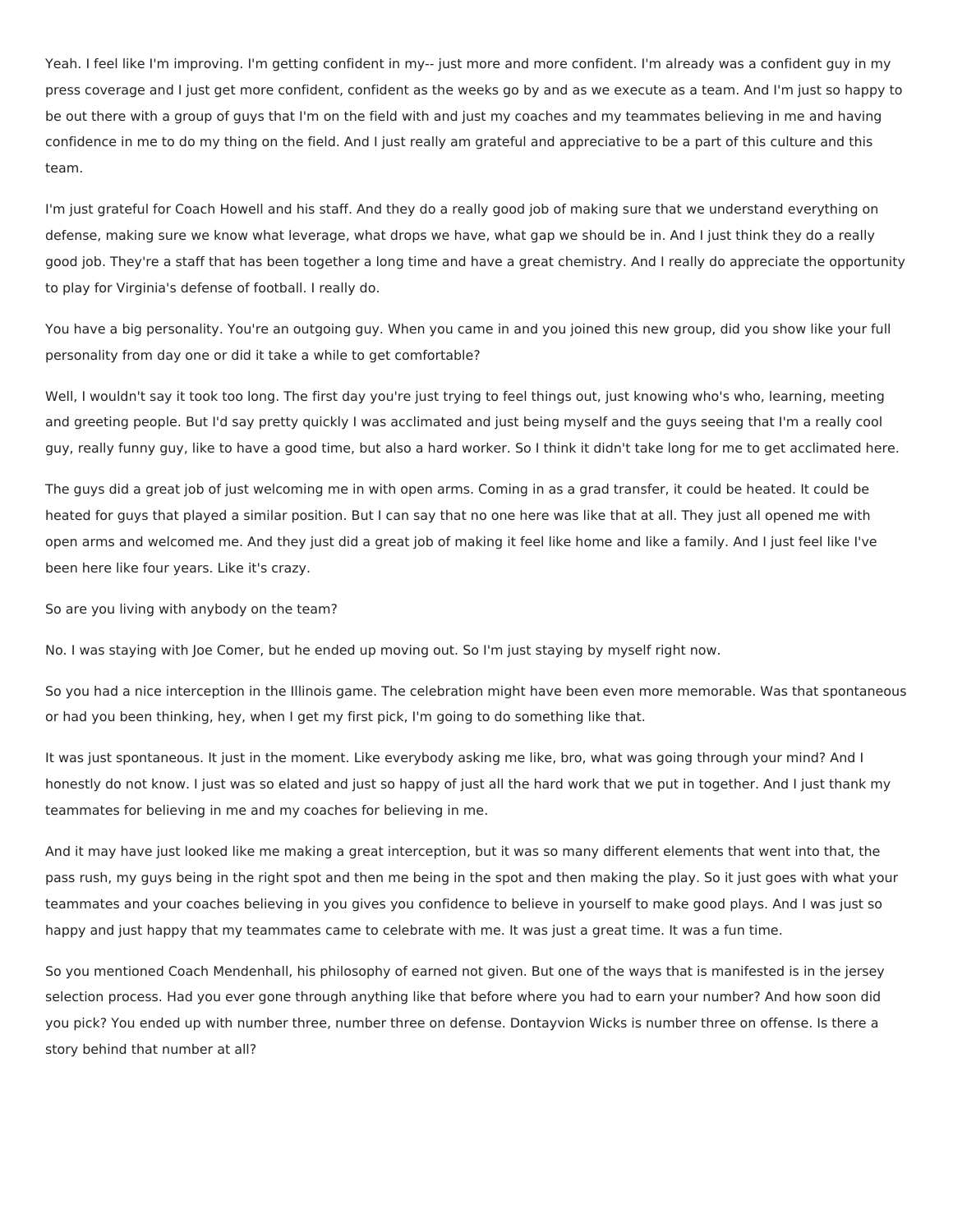Actually, there's no story behind the number three. I actually wanted the number four but I know it was an earned not given process here. I didn't know if they duplicated numbers. And honestly, I was just going to be grateful to have a number. I know like the number doesn't make the player but I guess this year they did something unique to where if you were able to pick in the first round, you could duplicate the numbers.

And for me to be able to pick in the first round, me coming in being new just to attest to the hard work that I put in and the guys believing in me and the coaches believing in me. And just it really just showed I must have really left the great mark on them that they knew that I was a trustworthy player and able to help impact this team in a positive way. And I've never been a part of a process like that.

But man, it really felt good hearing my name called. It almost felt like I got drafted, literally. Like it literally-- like I almost like had tears in my eyes because it was just all the things that I've been through in the past with my old school, me transferring to a new place. And then I just got the number three because it's a number I never had. And it just was just new beginnings for me. So that was the whole process in the jersey selection with me choosing the number 3.

So what graduate program are you in?

I'm in the Curry School, and I'm doing higher education.

That's a master's program, right?

Yes, sir.

When do you-- when are you on track to wrap that up?

I believe I'm on track to wrap that up this spring. So I think, yeah, this spring. I think so.

And then you'll have another year of eligibility, another season if you want to use it depending on how things work out. So off the football field, away from the classroom, I understand that you are a big time passionate fisherman.

Yes. Yes, sir.

What kind of fishing do you do? I mean, you live near the ocean. Are you--

Well, I lived by a lot of lakes and canals. So I was a big fast fisherman. We have a fish called the peacock bass, which is Florida native and also in the Amazon. I don't know if you've ever heard of that, but it's a very vibrant color fish. It's just like a bass but it fights way more harder, way more aggressive. And it's really fun, man.

And I just grew up fishing since I was really young. It's something my family always do. We would wake up early Saturday mornings and go out to A1A and Alligator Alley and we would just fish all day long. And it's just something I fell in love with. My grandfather really got me into fishing and my dad being really big into fishing. It's just something that's always been in my family.

For those of us who are not familiar with Florida, what is Alligator Alley?

So Alligator Alley, it's just the area out by the Everglades. There are alligators. There's a lot of alligators there, which is why it's called Alligator Alley. So you've got to be mindful when you're out there. So it's out of 27th Avenue and it's out by the Everglades. And it's a really good time. It's kind of fished out now for over the years because it's just been a highly populated area. But when I was growing up, it was a great place to go out with the family, have a barbecue, kids running around. Well, I was by the lake fishing right on my granddad's hip. And it was just something that I really enjoyed.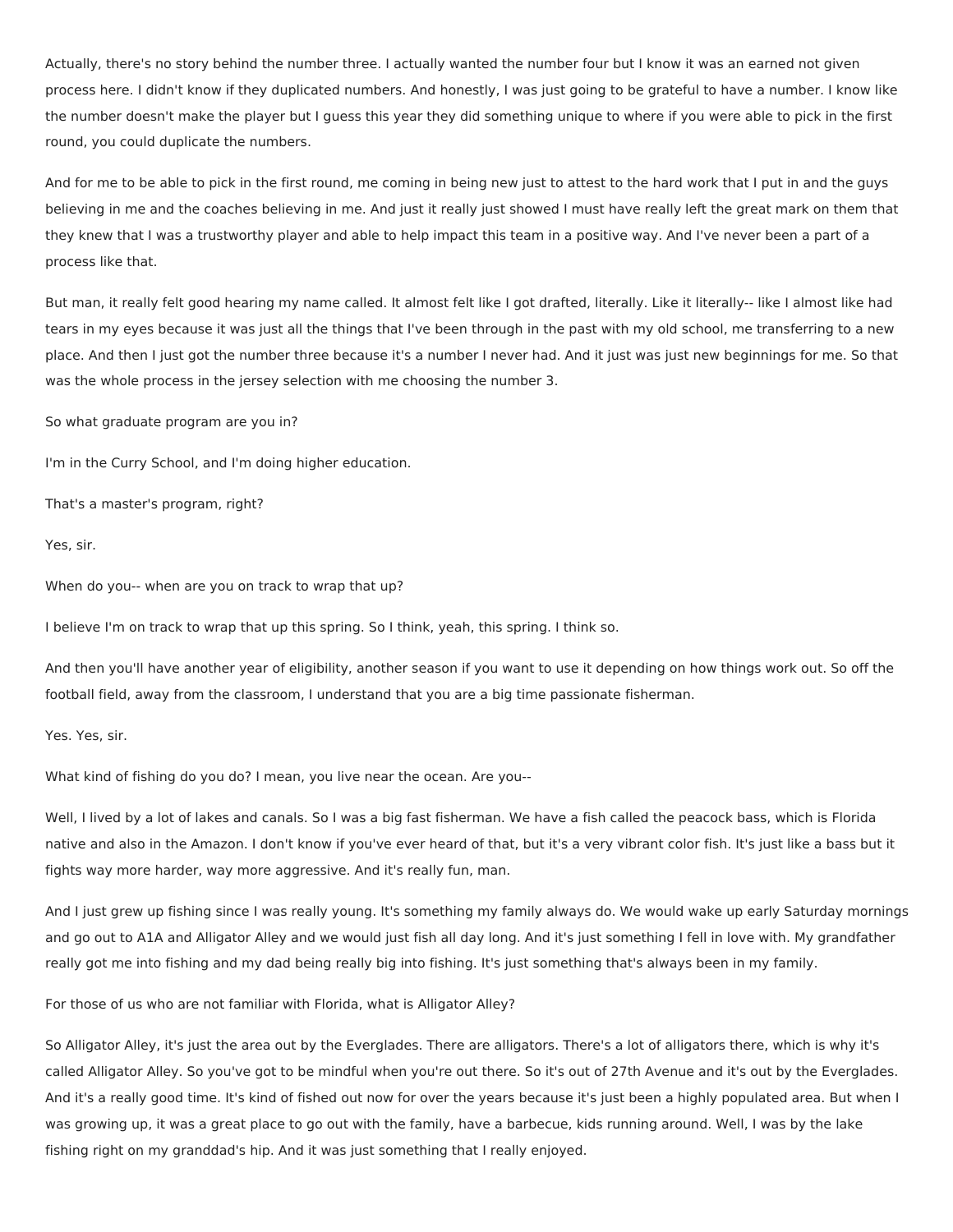So you mentioned your family. Your mom has an interesting and dangerous job. So your mom is a firefighter, right?

Yes, sir.

Any aspirations of following her in that profession once you're through with football?

I got to say my mom is really tough. And I do not see myself being a firefighter. She also-- so currently now, she wasn't a firefighter but she's been promoted to a fire inspector. So now instead of going in and putting out the fire, she goes in and investigates it.

## Wow.

But she was a firefighter for 17 years. And that's something that growing up, you just hope every time she goes out on a fire that she comes home to make it back safely. And God has done a good job of just making sure that she made it home safely. And I just think that she's-- it just goes to who she is as a person. Being a firefighter, when you're going into a fire and there's people in there, you're basically putting your life on the line to save others.

And that's just who she is. She literally sacrifices everything for me and my sister and others. And she doesn't have to know you. She'll just give you the clothes off her back and feed you and just love up on you. And she's just really a great person and just where I got all my drive to how to treat people and how to behave and just how to be mannerable. And I just learned everything from just watching my mom do it on a day-to-day basis.

So you got smoke detectors everywhere in the house at home, I bet.

Yeah. We got-- so when we first moved into our house, we got like this gate on the outside like by the door. And when we walked up, she was like, I don't know. This might be a fire hazard. She's always looking at things. Like she comes to my apartment like, AJ, why is your smoke detector beeping? Or this isn't right. So she's always particular with the hazards and the exits and things like that. But she means well with it. If you can hear my detector in the background here.

There you go. So back on the football field. Duke comes to town this weekend. Duke is in the Coastal Division with UVA. Louisville is in the Atlantic Division. So those divisions don't always-- those teams don't always play each other. Have you played Duke at all or will this be the first time?

This will be the first time that I've played Duke. I actually was recruited by Duke by Coach Derrick Jones, I believe, when he was at Duke. I believe he's at Texas Tech now. But I was being recruited by Duke out of high school. And this will be my first time playing against the university.

Is it wild-- I know this is just one of the little quirks of having a big conference and too many teams to play each other every year. But is it strange to be in your fifth year in the ACC and you're playing another team for the first time?

Yeah, definitely. And this is actually the only team that I have not played in the ACC, which was Duke. So yeah. It would be a fun experience and a good time. Looking forward to going out this Saturday with my guys and competing. But this will be the first time I play the Duke Blue Devils.

Well, good. Well, have a good week of practice. I appreciate your time. And we will see you out at the stadium on Saturday.

OK, thank you so much.

All right. We're going to take a short break and then we'll be back to talk UVA distance running. So stay tuned.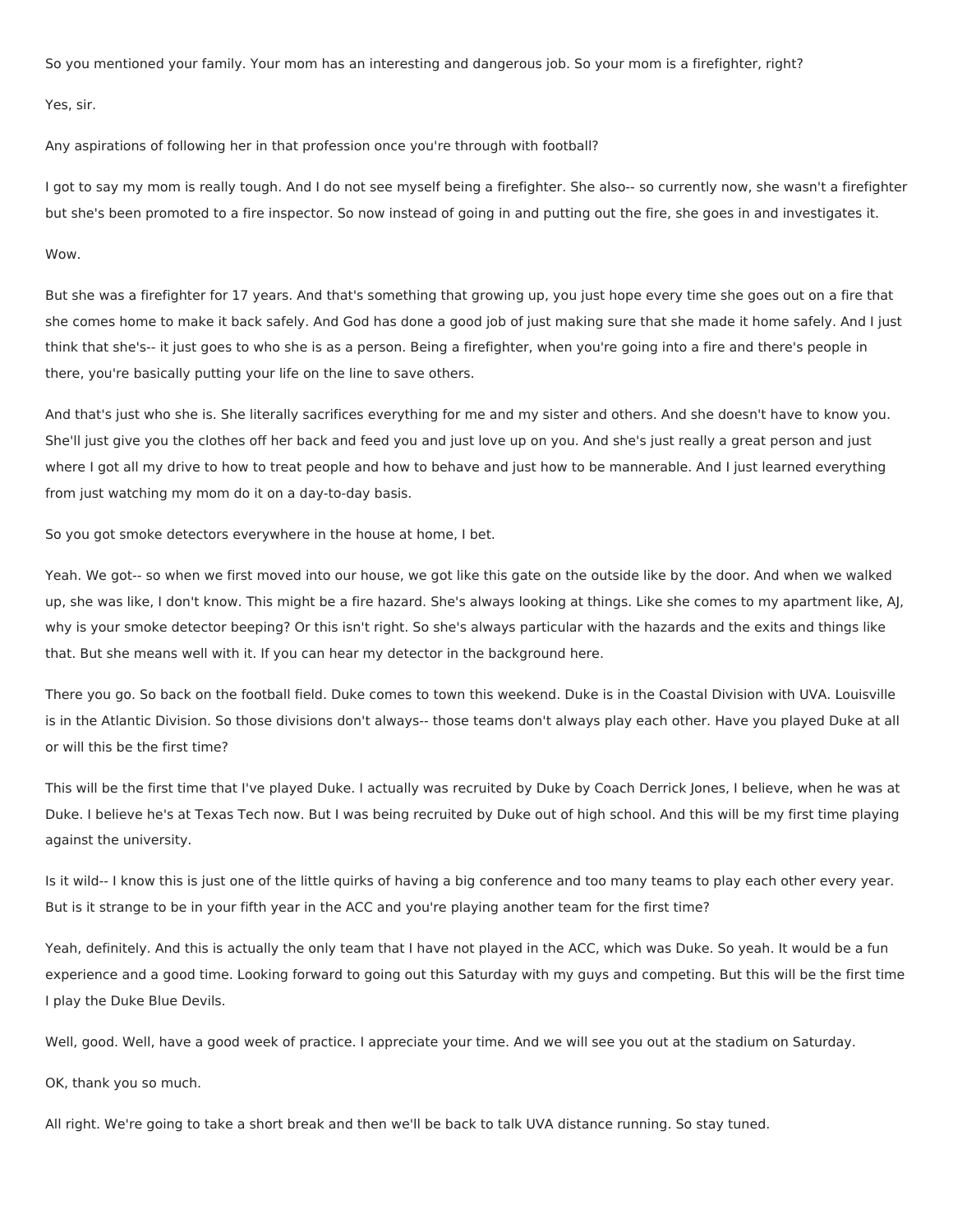Did you know that more than 50,000 Wahoo fans have already downloaded it and are using the UVA sports app? It is the best way to keep track of Virginia athletic scores and news, in addition to some great fan contests. You can pick your very own sports preferences and never miss a final score or breaking news. And don't forget that you can listen to all of our coaches shows, live or archived, on the app. Go to the Apple Store or Google Play and search for Virginia sports or UVA sports. So don't miss out and download the UVA sports app today.

OK, joining us now is Nicole Freitag who's one of the distance coaches for the UVA track and field and cross country programs. Nicole, it's great to see you. Let me start by offering some congratulations. In late July, you and your husband had a son. How are you enjoying parenthood?

Yeah. It's definitely-- it's got its highs and lows I'd say. But no, it's fantastic. We always want to start a family. And honestly, I don't think we could have planned it much better with our sport being pretty much year round. So it's worked out pretty well.

So motherhood is a full-time job in itself. How challenging has it been to balance that with your coaching responsibilities?

Yeah. It's not easy. But I mean, luckily, I just have amazing support from our staff, my family. It's always-- it's going to be hard, but I don't think it-- I don't think I could have more support than I do right now. So I mostly work from home, putting together stuff for the team and recruiting and show up to all the practices. And we get the job done.

Good. You were hired midway through cross country season in the fall of 2019. Then the pandemic hits five months later. Does this school year feel a little bit more normal? I mean, year first when you came in late and then it abruptly stopped. Last year was last year. Is this a little bit more what you're accustomed to?

Yeah. Exactly. I know. That first year was rough because we really wanted to get to know the teams, the guys and the girls. You've got to get to know them before you start just really developing them and really kicking off this championship program that we want to build. So yeah, it might have-- it slowed our roll a little bit but definitely feels on track now that the team culture is great. The motivation on the team is fantastic. It feels like home. And it's going to be an exciting year. Yeah.

Speaking of home, you're a lot closer here to your hometown of Saratoga Springs in upstate New York than you were when you lived in Portland, Oregon. Do you still have family up there? And have you been able to-- if so, have you been able to see them?

Yeah, I do. We definitely waited when the pandemic hit. We didn't do any traveling just to keep the team safe honestly. But I've been seeing more of them lately. My mom comes down on weekends to watch Riggs for me, which is fantastic. And honestly, my parents are as much invested in this team as they were in my running career. I think they've missed it. So it's been really fun for them to relive it.

#### Were they runners themselves?

No. Yeah, my mom was a cheerleader. Probably should have been a runner but she crushes the local five kids these days. But no, they just-- they lived it through me and love the sport now.

So what was coaching during the worst part of the pandemic like? I mean, obviously distance runners are probably better able to stay socially distanced from each other than maybe some athletes. Did that-- for your distance group, was it able to-- was it business as usual to some degree at least?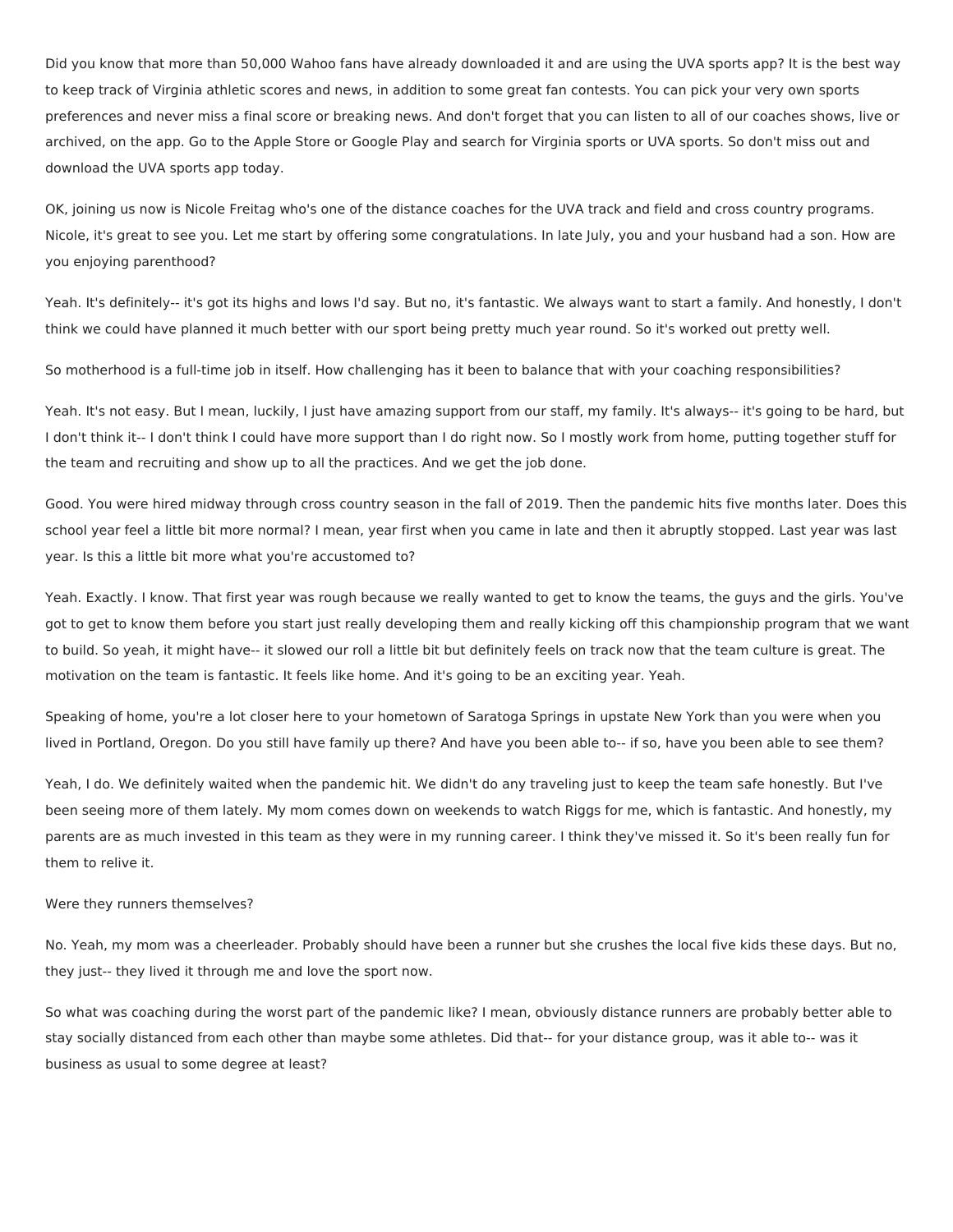Yeah. It was tough because every athlete handled it differently. Just mentally, what they were asked to do socially was just really difficult. So we just had to be pretty understanding that not everybody was going to get through it the same. And we definitely had to pay attention to the mental side of it. But as far as like training goes, they were certainly able to do what they had to do. It's just the life outside of practice, which is 22 hours a day, was obviously very, very different than what they were used to. So it had its challenges.

Your boss here is Vin Lananna who was your head coach back when you were Nicole Blood, an All-America runner at the University of Oregon. What's it been like being reunited with Vin on this side of the country?

Yeah. Pretty amazing. I mean, he's always been a mentor of mine since college. I obviously have a huge amount of respect for him. And it's been pretty amazing to learn what happened behind the scenes while I was an athlete, now just learning how much thought and creativity goes into every day of training. I had no idea as an athlete. So really fun to pick his brain on things. I'm learning so much. And I hope to be a resource for him as well, just being a former athlete, knowing what these athletes are going through. I think we're a good team.

Vin is still very involved with the coaching part of the job. How were the responsibilities divided with the distance runners among the coaches? Your other assistant distance Coach Trevor Dunbar also ran for Vin at Oregon.

Yeah. Yeah. I mean, it's so important, I think, to really understand Vin and him to understand us just because there are so many kids on the team. It's impossible for him to know what's going on with every single individual. So it's mine and Trevor's job to really just make sure nothing slips through the cracks.

And the three of us work together if something's going wrong or something's going right to figure out what we're doing. It takes all three of our heads to do that. Trevor and I can be a little bit a relatable I think with the athletes having just gone through the system not too long ago.

But certainly, Vin has the experience of coaching for however many years that he's seen and done these things before too. So I think the three of us-- all three of us are very valuable. Coach Vin is obviously the head coach. And Trevor and I are more, we call it like we're his extended arms I guess is probably the best description.

You and Trevor did not overlap as athletes at Oregon, did you?

Right. Nope. I was ahead of him four years. So basically when I graduated, he started.

Did you know him at all before he came to work here this past spring?

I did. Yeah. I was still out in Oregon training professionally. So yeah, we crossed paths. We've crossed paths a few times actually. In the running world all you know everybody. So yeah, it was pretty easy for us to just have a good relationship here already. He's doing great. And I'm happy to have him on the team.

Do you all work with both the men and women or do you divide it by-- do you divide coaching responsibilities by gender or does everyone work together?

Yeah. We all work together. I'd say obviously Trevor can relate more to the men and I can relate more to the women. So we take on those responsibilities maybe a little more so. But we're both all available. The athletes feel like they can come to any one of us three really for the support that they need. Yeah.

You were out of coaching for several years. You were in the working world. What drew you back to this profession?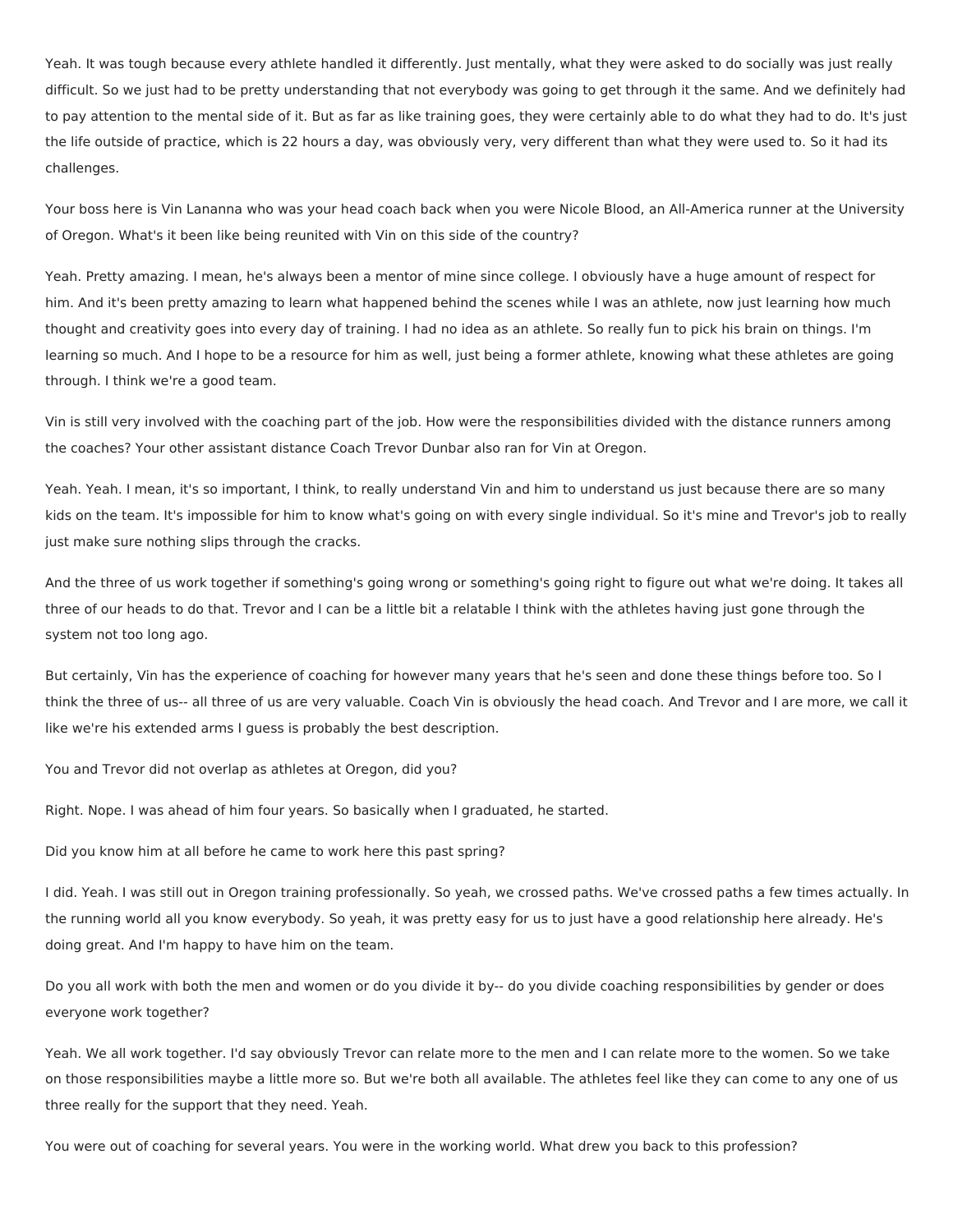Yeah. I mean, I loved it at Columbia. I loved coaching. It was just-- I was 23 years old and maybe two years older than some of those guys. So it was really good for me to figure out who I was if I wasn't a runner, I think, for a little while and grow up in a sense. So it was really neat working for Nike and working for On and really just growing as an individual and learning that I can be valuable in other areas of life.

And then coming back into it is awesome because I feel like I've experienced more that I'm a more well-rounded person. I'm not just a runner. So I hope to be a resource for these men and women, not just as a runner, but as someone who's grown up, went through college, taking those next steps in life because that's what they're here for in college, not just to run but to grow as individuals.

Cross country season, the men run a specific distance. The women run one two that there's a lot more variety in indoor and outdoor track and field. What distances do you work with in the winter and the spring?

Yeah. So from 800 all the way up to 10K. So we've got a big group of women. A lot of the middle distance stuff are more collaborative with the long sprints coach. So now Coach Bennett, we'll collaborate a lot on that types of stuff. But yeah, anywhere from 8 to the 10K I work with and keeps it fun for sure. They're all very different.

Well, in the 800, last season obviously, the big news for this program was what Michaela Meyer did. What was that like to witness that firsthand? And I know you've been part of championship teams and you've seen that happen. But for her to become the first woman to win a track and field individual title at Virginia, that had to be pretty cool to watch.

Pretty incredible. And just the growth she had over that year as an athlete, not just like her getting faster but her just really learning how to be a good competitor, making smart decisions in races, learning how to train. She was a student of the sport and she learned so much. So it was just really fantastic watching her grow and get faster at the same time. And she is so deserving. So I was going nuts. I wasn't able to attend NCAA. I was nine months pregnant.

Yeah. I wondered about the timing of that. So you watched it online and--

I did. Yeah. Coach Vin FaceTimed me while she was warming up and stuff. And he kept me as involved as he possibly could with me being 3,000 miles away, which I certainly appreciated. But we've been a team, the three of us, all year getting her through it. So it was nice to try to be there with them at the same time.

Hayward Field, that's your old stomping grounds. Does that make it even tougher to miss that? I mean, it would have been great, I'm sure, to go back to Oregon.

Totally.

# For that event.

Oh yeah. I mean, I haven't seen the new stadium. Our team, our 2010 team is being inducted into the Hall of Fame this year. And they've all been back to the stadium and they've been talking about it. And I still haven't seen it. But pretty cool to see how far it's come since I've been there. It's a good place for our sport, I think.

I had Michaela. She was on this podcast. I don't have the exact date. I think it was in the late summer. It was after the Olympic trials and everything. And I asked her about cross country and she acknowledged it's not her-- that's not her Forte but she seemed like she was up for it. And having been through it last year, she was eager to see what she could do and how she could improve. What have you seen from her so far this fall?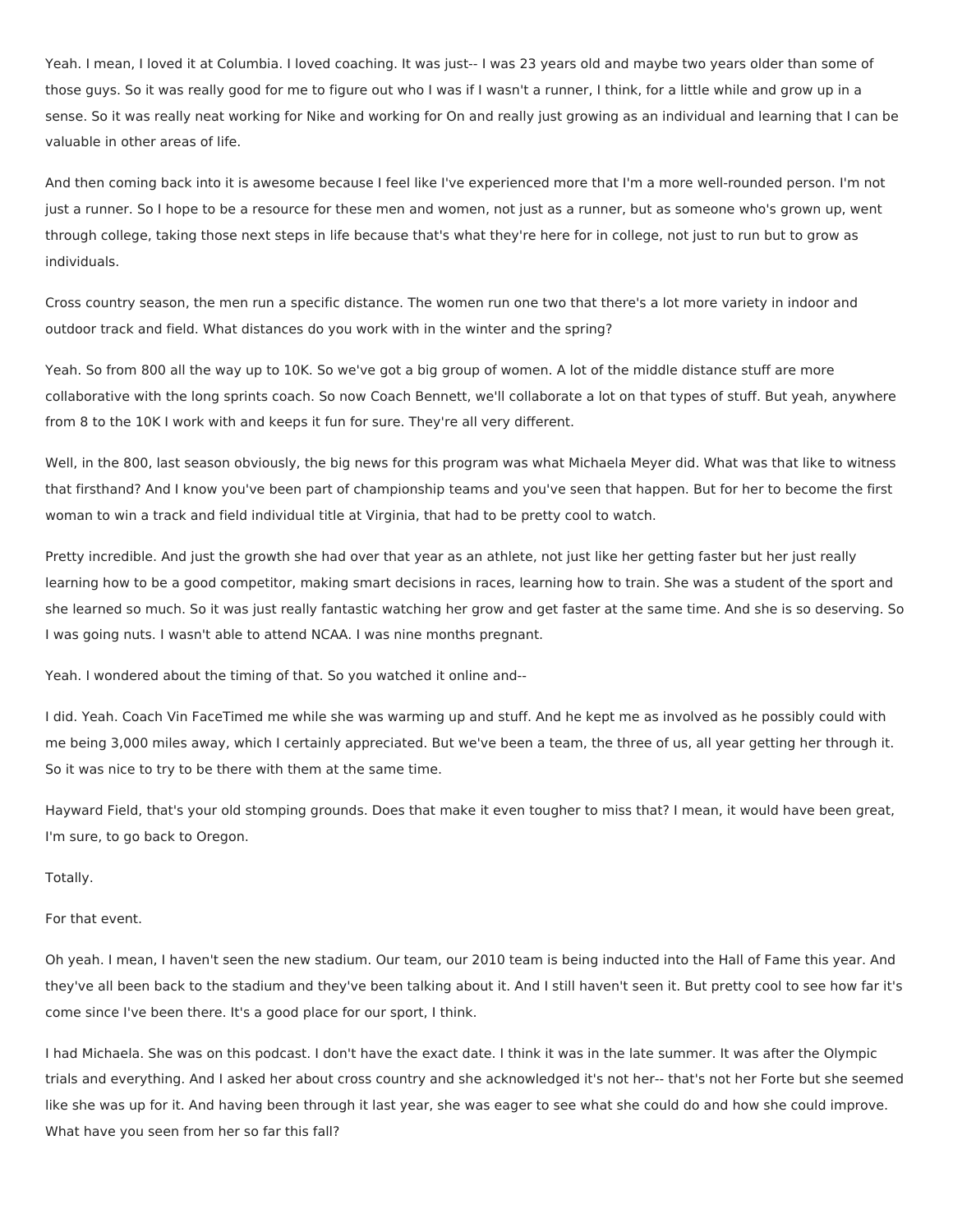Yeah. I mean, the fall is such an important time for middle distance runners. Even though they're not competing, it's so good to build strength. And so this is just a fun way for her to do so. I mean, all the pros, they're just grinding by themselves typically this time of year and it's less fun. But she gets to train with the team and throw in a couple of races. And she's really enjoying it. And she's getting stronger. Last year, she did this season and it was brand new to her. So it was a little scary and she was still building, but she seems like a better now. And I think it's going to be really good for the longevity for her season. Yeah.

When you ran at Oregon, the Ducks won one NCAA team title in women's indoor track and field. They were NCAA runner ups twice in women's cross country, twice in women's outdoor track and field. That's a lot of podium finishes. I know the staff here, Vin and the staff, have lofty goals for both of the programs here. How quickly can you close those gaps and reach those goals having been through it?

Yeah. We did it so quickly at Oregon. When I was being recruited there, Oregon wasn't even ranked. I think they were like towards the bottom in the Pac 10 at the time. So in the women's team, there were like five distance runners when I was recruited there. So by my freshman year, we were fourth in the Pac 10. And by my sophomore year in cross country, we were second at nationals.

So it happened so quickly. You just need to get the right people. And not necessarily the top recruits in the country but the right people who are totally bought in in what you're doing. And that's what we're working really hard to do right now so that I truly believe it's going to be a quick trajectory. We've already got a lot of the pieces to the puzzle and looking forward to the next couple of years.

At ACCs last year cross country, the men finished fourth. The women were seventh. So obviously still really early in this season. But how do you see both teams shaping up this year? Are they potentially better on both sides?

Yeah. I think we've definitely gotten better. I'd say we're a young team. So I think the championship racing is going to be a challenge for a young team, but they're learning as we go. We've already learned some lessons this season. We're pushing on moving forward. They're important lessons to learn. So yeah, I think we're certainly capable of running a lot better but we just got to walk the walk at this point.

The first race of the year was the Virginia Invitational last month at Panorama Farms. Mia Barnett, who's a first year, won that. I know that not necessarily every runner runs every cross country race in the fall before ACCs. But what has Mia brought to the program? And what about her class in general?

Yeah. I mean, Mia is a great example of her class. They came in, a bunch of them are state champions, a lot of them were top runners and had top times in the country. They are experienced racing at the championship level. It might be high school but competing for championship titles. So they bring that tenacity to this team here, which I think is really important.

And the returners, they bring the experience of running at the NCAA level, which we all know is very different from high school. You've got to be able to run for points. If you're not going to win, you still need to find a win in that race. So I think everyone really brings-- everyone is truly an asset on our team. They all bring something to the table. They're all very important. But Mia leading that race and really showing, hey, this is how you win. I really want to win and bring that mentality is very important.

How many distance runners this fall are you working with on each side?

I'm sorry. What was that?

I mean, how many distance runners do you have for the men and for the women in general? How big is the group you're working with?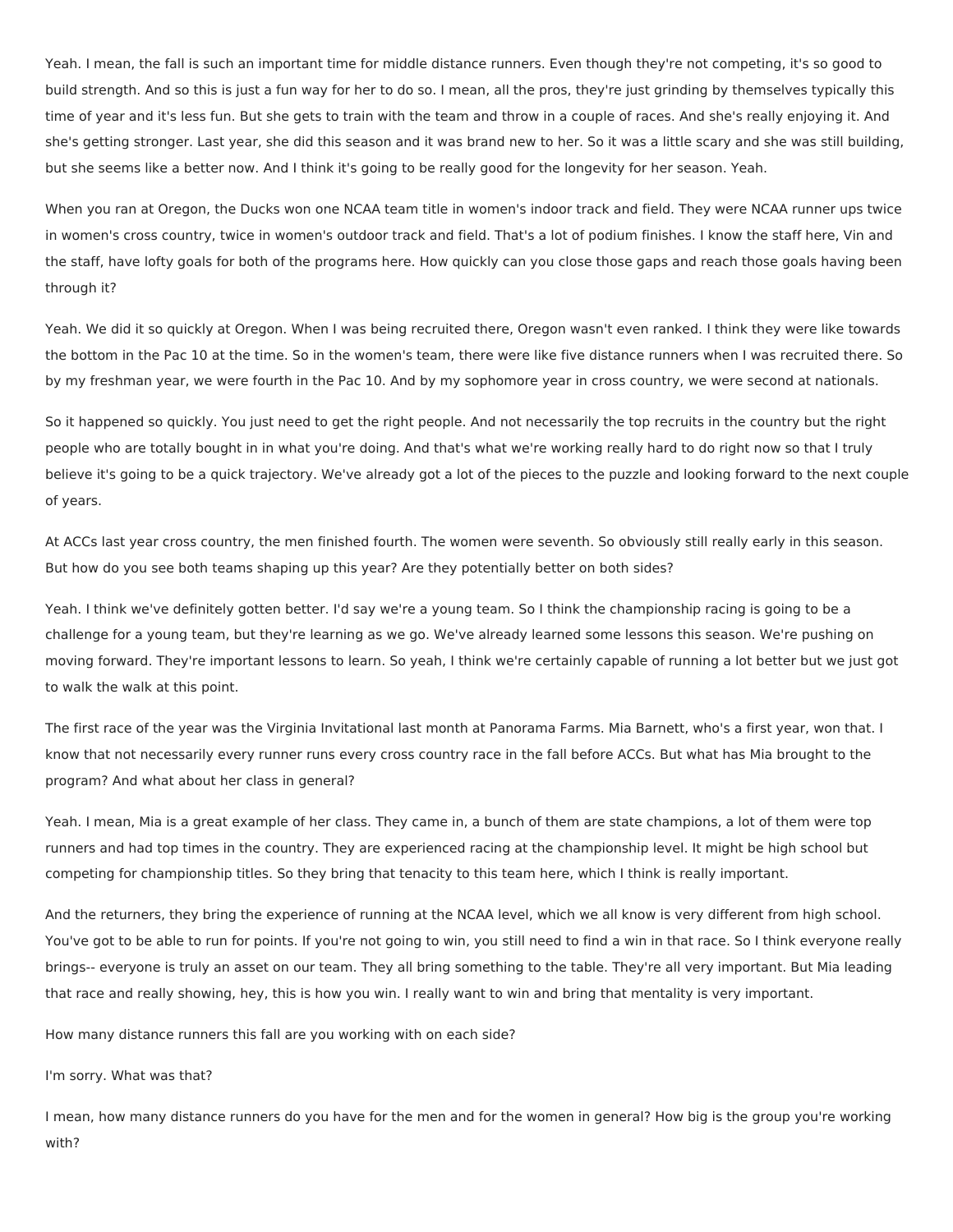Yeah, pretty big. I mean on the women's side, the women's side is a little bit smaller. We've got about 20, just under 20 women. And on the men's side, your mid 30s. I'd say about 34. And the difference is-- yeah. Yeah. They have a lot more middle distance guys that do cross for more of a fitness thing. Obviously, you bring 10 runners to ACC. So that's really what you need. Everybody else who doesn't make that top 10 is focused on how they're going to contribute throughout the rest of the year, whether that's in the track season or beyond that.

So yeah, I think our teams are, especially on the men's side, a little bit bigger. With COVID, we've got some people who have got 50 years and 60 years and all that kind of stuff. So things are a little bit wonky right now. But moving forward throughout the recruiting process, we're just really focused on quantity versus-- sorry. Quality versus quantity. So we don't need big classes anymore. We just need the right people.

Right. 10 runners go to ACCs. How does the scoring work? Then is it just top five or do all 10 get points?

Yeah. Only five count towards our score. But of course, anybody beyond the five displace other teams.

## Yeah. Yeah.

Yep. So yeah, but just because you haven't run top five all season doesn't mean you can't potentially help and be top five that day. So it's nice to bring 10, especially with the groups that we have. It's very interchangeable with the places. We never have the same top five women or top five guys. It's always switching up.

What have you thought of Panorama Farms as a course? And had you ever seen it before you came here as a coach?

I had not. No. They hadn't hosted a lot of meets that would draw teams from across the country, I guess. But yeah, being here, I mean, it's a good fair course. It's spectator-friendly. It's difficult but it's certainly manageable. You can run a decent time on it. I think it's going to be a great championship course. We're super excited to host ACCs next year. And then obviously NCAA is the following year. We're going to be ready for it.

Yeah, you stole my question. I was going to ask you--

### I'm sorry.

No. I was going to ask you about NCAAs in particular. 2023 NCAA cross country championship's here. Is it fair to say-- and I think I know the answer to this because I've heard Vin talk about it. UVA doesn't want to only just host the event. It wants to be able to compete for titles on both sides. So is that just-- I don't know if it's posted in the office, but is that in the back of your mind at all times that you're building towards 23 and beyond?

Yeah. I mean, as we recruit, as we start to build connections in the community, like all that it's just setting up for that experience. It's going to be really cool. We want to have a good representation on the starting line because we know Charlottesville is going to show up. There's going to be lots of UV fans out there and we want to put on a good show.

Have you been at a school before where the university president routinely runs the Boston Marathon?

No. Just a president who-- I mean, he's shown up to a couple of our workouts and run with our men and our women. And it's awesome to, first of all, to have the support of our AD and for her to be so involved and asking what we're doing all the time is fantastic. And then you go all the way up to the president. I mean, it's pretty incredible the support we have for our sports here. And I love it. That's what's going to-- that's what's going to really make a strong program overall, is when you've got the support from the highest up.